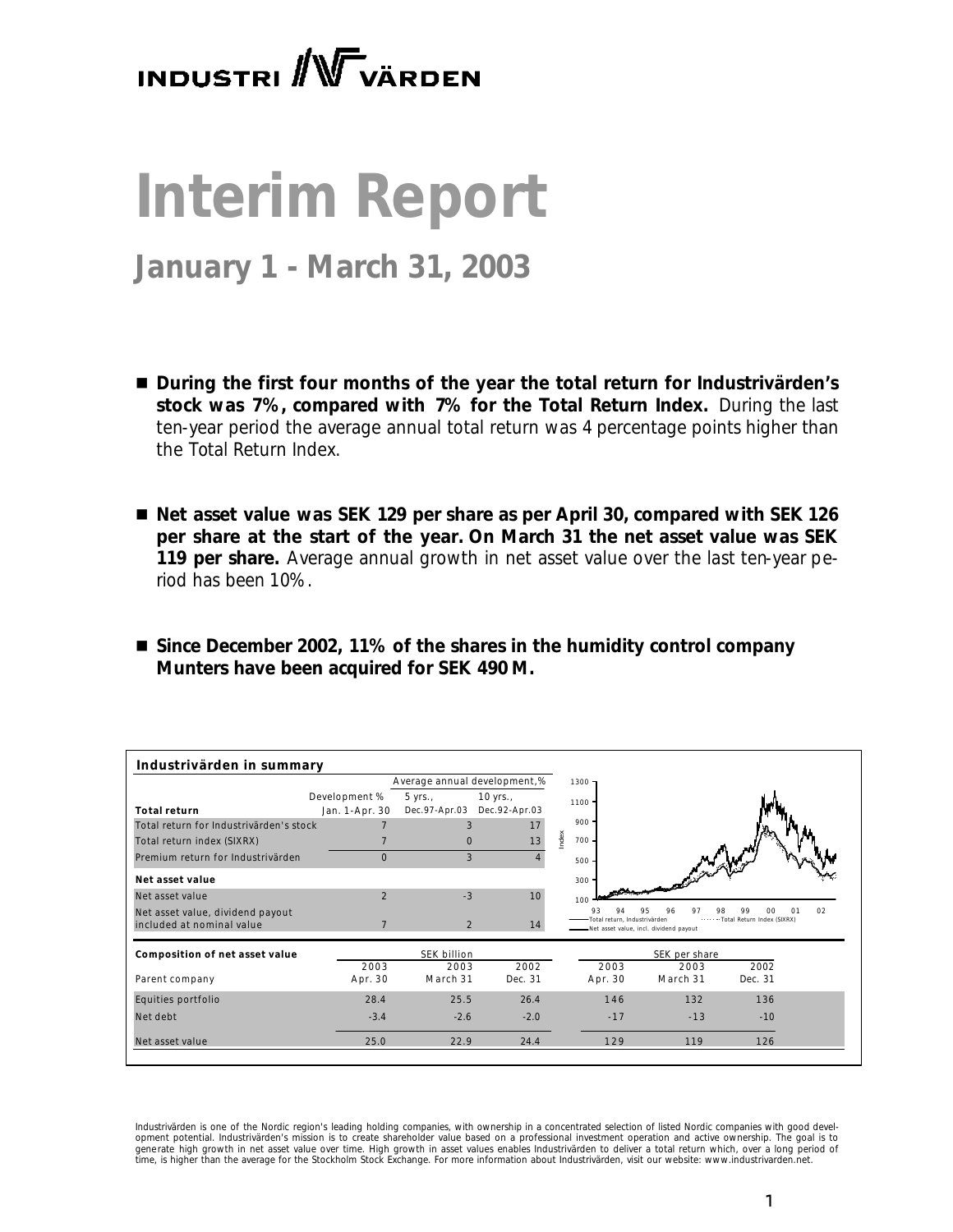## **CEOs COMMENTS**

The world's stock and financial markets remained unstable during the first quarter of the year, with falling stock prices and low liquidity caused by the uncertainty about the economic trend and the war in Iraq. Signs of a slight recovery began to surface in April due to the course of events in Iraq.

Although we have continued to exercise restraint with respect to new investments, during the last five-month period we successively acquired an 11% stake in Munters. In our view this company, which specializes in dehumidification, humidification and water damage restoration services, has good future prospects. Munters is a global player with strong market positions in its business areas. This, together with high profitability and favorable growth potential, makes Munters an attractive investment. Bengt Kjell, Executive Vice President and Head of New Investments at Industrivärden, has been proposed as a director on Munters' board, which is an expression of our strategy to serve as an active, long-term shareholder. During the first quarter we reduced our management costs by approximately 10%. Our efforts to keep costs down reflect our goal to conduct investment activities and active ownership with a lean, professional organization.

In closing, I am pleased to note that our net asset value on April 30 was SEK 129 per share, an increase of SEK 3 per share since the start of the year.

# **EQUITIES PORTFOLIO<sup>1</sup>**

The market value of Industrivärden's equities portfolio at March 31, 2003, was SEK 25,542 M (SEK 26,413 M at the start of the year), and the surplus value was SEK 6,358 M (SEK 7,801 M at the start of the year). Taking into account purchases and sales, the change in value since the start of the year was -6%. A detailed portfolio specification as per March 31 is provided on page 10.

|                        |             | As per March 31, 2003   | Total return,%              | Average annual total return,%   |                                |             | As per April 30, 2003   |
|------------------------|-------------|-------------------------|-----------------------------|---------------------------------|--------------------------------|-------------|-------------------------|
| Stock                  | Number      | Market-<br>value, SEK M | Period,<br>Jan. 03-March 03 | Five years,<br>Dec. 97-March 03 | Ten years,<br>Dec. 92-March 03 | Number      | Market-<br>value, SEK M |
|                        |             |                         |                             |                                 |                                |             |                         |
| Handelsbanken          | 50,655,900  | 6,053                   | 3                           | 9                               | 35                             | 51,655,900  | 6,715                   |
| <b>SCA</b>             | 18,982,000  | 5,078                   | $-9$                        | 13                              | 12                             | 18,982,000  | 5,233                   |
| Sandvik                | 21,000,000  | 4,011                   | $-2$                        | $\mathbf 0$                     | 12                             | 21,000,000  | 4,368                   |
| Ericsson               | 399,539,276 | 2,452                   | $-17$                       | $-24$                           | 6                              | 399,539,276 | 3,265                   |
| Indutrade <sup>*</sup> |             | 1,591                   |                             |                                 |                                |             | 1,591                   |
| Skanska                | 33,302,756  | 1,289                   | $-24$                       | $-6$                            | 13                             | 33,302,756  | 1,575                   |
| SSAB                   | 12,065,600  | 1,225                   | $-1$                        | $\Omega$                        | 18                             | 12,065,600  | 1,297                   |
| Skandia                | 48,846,800  | 865                     | $-24$                       | $-13$                           | 9                              | 48,846,800  | 1,163                   |
| Isaberg Rapid*         |             | 562                     |                             |                                 |                                |             | 562                     |
| <b>Munters</b>         | 1,872,750   | 333                     | $-8$                        | 23                              |                                | 2,705,750   | 452                     |
| Össur                  | 52,000,000  | 269                     | $-13$                       |                                 |                                | 52,000,000  | 268                     |
| Other holdings         |             | 1,814                   |                             |                                 |                                |             | 1,874                   |
| Total Return Index     |             |                         | -8                          | $-3$                            | 12                             |             |                         |
| Total                  |             | 25,542                  |                             |                                 |                                |             | 28,363                  |

No stocks were out on loan as per March 31 and April 30, 2003.

l

Of the above shareholdings, Munters and Össur have been held for less than five years, while Sandvik and Skandia have been held for less than ten years.

\*Valuation of the wholly owned subsidiaries is provided in the net asset value definition on page 10.

<sup>1</sup> Holdings pertain to the Parent Company. Limited asset management is conducted by Nordinvest, which had shareholdings with a market value of SEK 49 M as per March 31.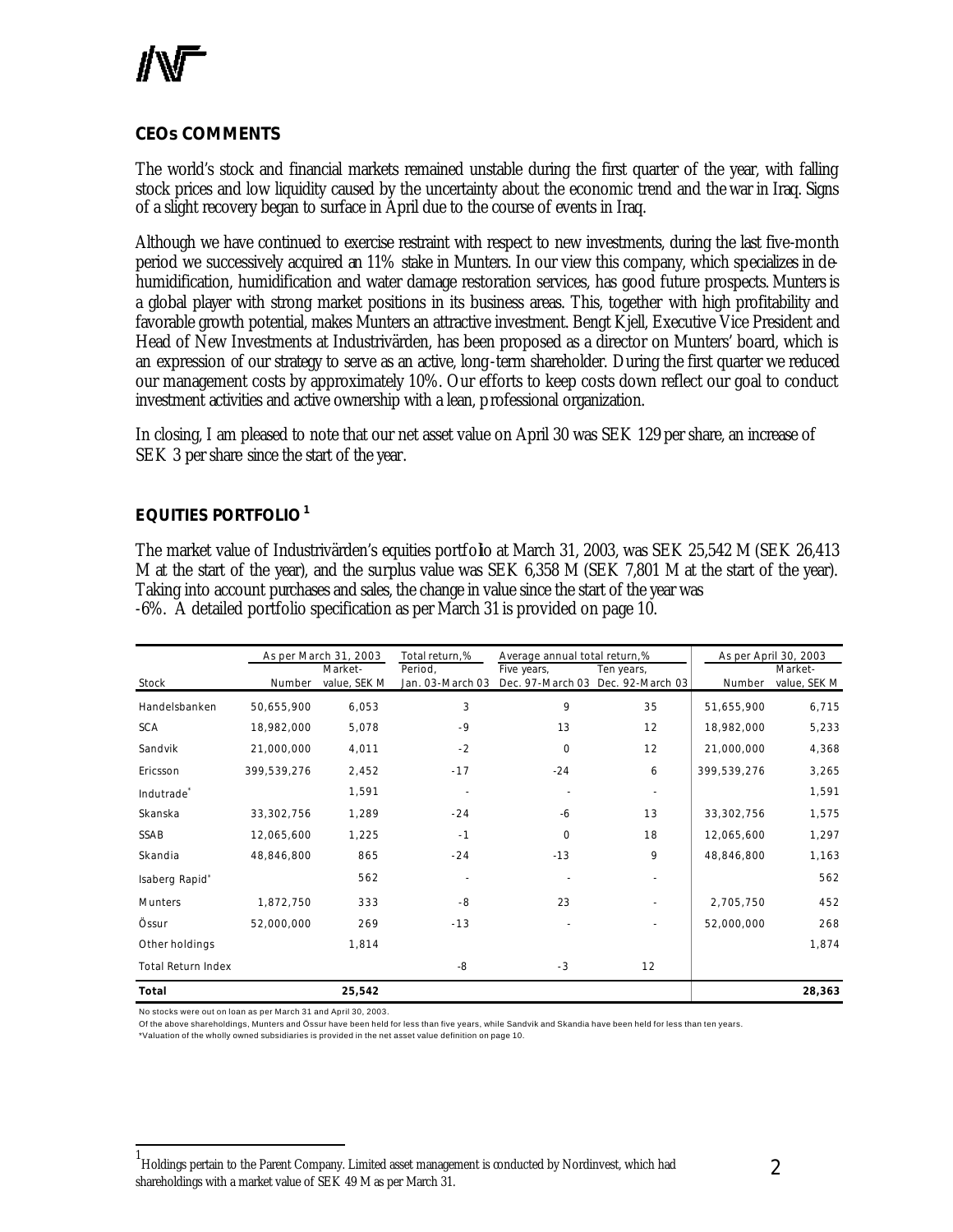*Handelsbanken's* earnings for the first three months improved as a result of increased net interest income and lower costs. Loan losses remained very low. Future growth potential for the universal bank business can be found in continued internationalization in the other Nordic countries and the U.K.

During the first three months *SCA* reported favorable operating earnings that were in level with the corresponding period a year ago. Demand for hygiene products has been stable, with continued good margins. Earnings fell slightly for the other business areas.

*Sandvik's* earnings improved during the fourth quarter of 2002 as a result of completed structural measures. The strategic acquisitions made in 2002 are expected to further strengthen Sandvik's competitiveness. Sandvik's interim report for the first quarter will be released on May 5.

*Ericsson* reported a drop in sales and continued losses, but a positive cash flow. The strong measures decided on earlier to restore profitability are proceeding according to plan. Additional opportunities to reduce operating costs have been identified, and new structural measures have been started. The co mpany has favorable conditions for long -term good growth, mainly through network upgrades, the co ntinued transition from fixed to mobile communications, and a greater focus on services. At the co mpany's AGM on April 8 Carl-Henric Svanberg took over as CEO.

Net sales for the wholly owned subsidiary *Indutrade*, one of the leading industrial trading companies in the Nordic region, totaled SEK 745 M (744). Earnings after financial items totaled SEK 32 M (36).

A strategic review of *Skanska's* operations during the fourth quarter of 2002 resulted in the initiation of an extensive action program, which led to the decision to focus on the company's domestic markets. The aim is to attain leading positions in these markets and further enhance earnings. Skanska's interim report for the first quarter will be released on May 6.

*SSAB's* earnings for the first three months of the year rose sharply compared with the same period a year earlier due to improved margins in the steel operations. The company's focus on cutting-edge products like quenched steels and ultra high strength sheet steel continues to develop well, and SSAB's profitability is better than the industry average. At the AGM on April 24, Sverker Martin-Löf was elected as the new Chairman of the Board.

*Skandia* divested American Skandia to Prudential Financial during the fourth quarter of 2002. After the sale Skandia is virtually debt-free. Extensive cost-cutting in all units will ensure good cash flow and improve profitability. At the AGM on April 15, Bengt Braun was elected as the new Chairman of the Board, and on April 16 Leif Victorin was named acting CEO. Skandia's interim report for the first quarter will be released on May 21.

The wholly owned subsidiary *Isaberg Rapid*, which manufactures and markets staplers, grew its net sales to SEK 250 M (224). Earnings after financial items totaled SEK 24 M (0).

*Munters* reported a drop in earnings after financial items for the first three months. The company's Moisture Control Services (MCS) unit continued to develop well, while the Dehumidification and HumiCool operations showed a weak trend. An action program has been initiated to cut costs.

*Össur* reported continued good growth in sales and earnings for the first three months of the year.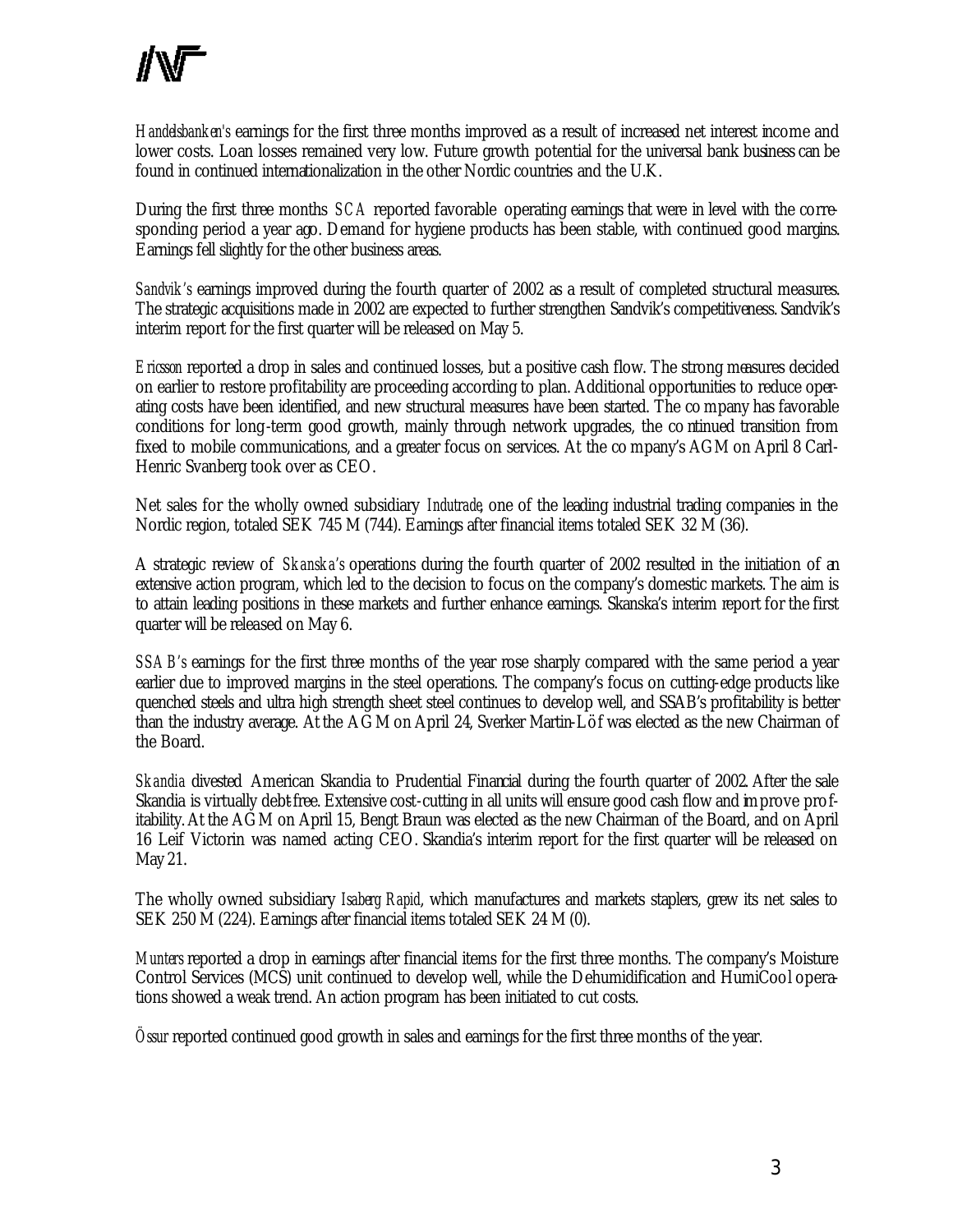

# **Stock Transactions During the Year**

During the first quarter, purchases of stocks totaled SEK 611 M and sales totaled SEK 50 M. Major purchases consisted of 2,000,000 shares of Handelsbanken A and 1,672,750 shares of Munters.

The result of sales from the equities portfolio was a capital gain of SEK 5 M.

After the end of the reporting period, from April 1 – April 30, 2003, purchases of stocks totaled SEK 283 M and sales totaled SEK 22 M. Major purchases consisted of 833,000 Munters and 1,000,000 Handelsbanken A.

| January 1 - March 31, 2003 |           |       |
|----------------------------|-----------|-------|
| Purchases                  | Number    | SEK M |
| Handelsbanken A            | 2,000,000 | 224   |
| <b>Munters</b>             | 1,672,750 | 304   |
| Ericsson B                 | 7,785,616 | 49    |
| Other                      |           | 34    |
| Total                      |           | 611   |
| Sales                      |           |       |
| Ericsson B                 | 7,785,616 | 50    |
| Total                      |           | 50    |

### **NET DEBT**

The Group's net debt increased by SEK 1.3 billion, to SEK 3.8 billion as per April 30, 2003.

From a portfolio perspective, without taking into account interest-bearing liabilities of subsidiaries, net debt increased from SEK 1.9 billion at year-end 2002 to SEK 3.2 billion as per April 30. The net debt-equity ratio increased from 7% to 11%. The change is mainly attributable to net purchases of stocks and to the fact that dividend income was less than the Company's dividend payout.





# **EARNINGS** <sup>2</sup>

l

Consolidated earnings after financial items amounted to SEK 4 M (104), including a loss of SEK -53 M (17) from portfolio management and earnings of SEK 57 M (87) from operating companies.

Earnings after financial items for the Parent Company amounted to SEK -65 M (16) and included SEK 3 M (17) in dividend income and SEK -8 M (122) in capital losses from sales of stocks. The Parent Company's earnings also included SEK -22 M (-24) in management costs and SEK -38 M (-99) in net financial items.

<sup>2</sup> Industrivärden has ownership stakes in Ericsson, SCA, Skanska, and other companies which amount to at least 20% of the number of votes after full dilution (i.e., associated companies). The consolidated income statement and balance sheet presented in this report have been prepared in accordance with the acquisition value method. Once complete information from all associated companies is available – however, not later than two months after the end of the reporting period – a complementary income statement and balance sheet, prepared in accordance with the equity method, will be available upon request from Industrivärden and on the Company's website.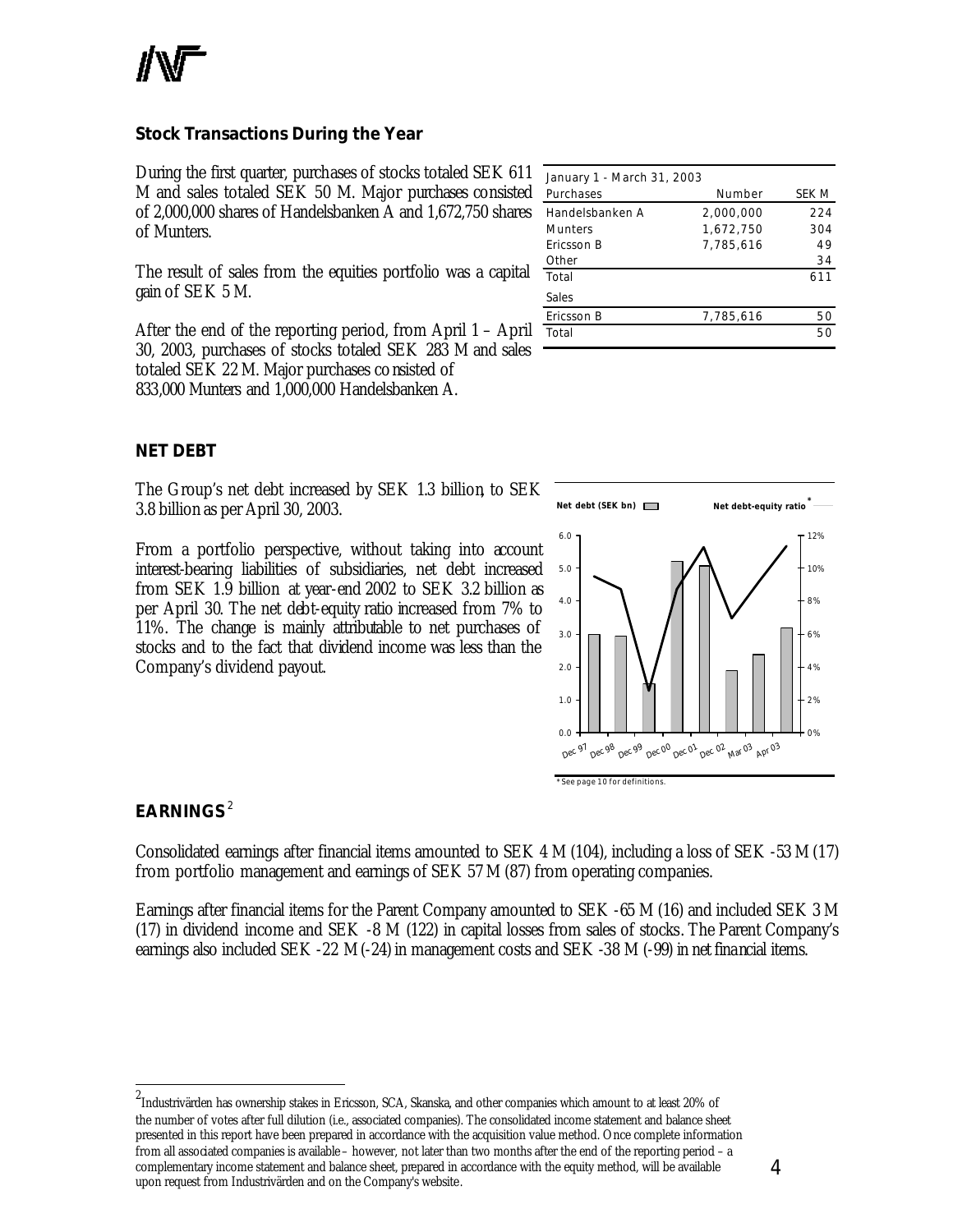# **ACCOUNTING PRINCIPLES**

This interim report has been prepared in accordance with recommendation RR 20, Interim Reporting, of the Swedish Financial Accounting Standards Council. The recommendations of the Swedish Financial Accounting Standards Council that took effect on January 1, 2003, have been applied in this report but have not entailed any impact on the Company's financial position and result. In other respects, this report has been prepared using the same accounting principles and calculation methods as in the 2002 Annual Report.

Stockholm, May 5, 2003

Anders Nyrén *President and CEO*

### **AUDITORS' EXAMINATION REPORT**

We have conducted a general examination of the interim rep ort for AB Industrivärden (publ) for the period ended March 31, 2003, in accordance with the recommendation issued by FAR (the Swedish Institute of Authorized Public Accountants).

A general examination is limited to discussions with the Company's employees and to an analytical examination of financial information and thus provides a lower level of certainty than an audit. We have not performed an audit of this interim report and thus have not issued an audit opinion.

Nothing has come to our attention that indicates that the interim report does not fulfill the requirements for interim reports as prescribed in the Swedish Annual Accounts Act.

Stockholm, May 5, 2003

Öhrlings PricewaterhouseCoopers AB Ingvar Pramhäll *Authorized Public Accountant*

### **DECISIONS MADE AT ANNUAL GENERAL MEETING ON APRIL 2, 2003**

Industrivärden's Annual General Meeting was held on April 2 at the Grand Hotel in Stockholm, at which the following decisions – among others – were made:

- The AGM approved a dividend of SEK 5.00 per share (5.00) and resolved to pay a bonus of SEK 0.80 per share (3.35), for a total dividend of SEK 5.80 per share (8.35). The record date for payment of the dividend was set at April 7, and thus dividends were paid via VPC on April 10.
- ß Boel Flodgren, Tom Hedelius, Finn Johnsson, Sverker Martin-Löf, Arne Mårtensson, Lennart Nilsson, Anders Nyrén and Clas Reuterskiöld were reelected as directors on Ind ustrivärden's board.
- At the statutory board meeting on the same day, Tom Hedelius was named Chairman of the Board and Sverker Martin-Löf Vice Chairman. In addition, Bengt Kjell, Head of New Investments, was named as an Executive Vice President of the Company.

CEO Anders Nyrén's address to the AGM is available upon request from the Company and can also be downloaded from Industrivärden's website: www.industrivarden.net/About us/AGM.

### **FINANCIAL CALENDAR**

The interim report for the period January–June 2003 will be released on August 6, 2003. The interim report for the period January–September 2003 will be released on October 31, 2003. The year-end report for 2003 will be released on February 18, 2004. The 2003 Annual Report will be published in mid-March 2004.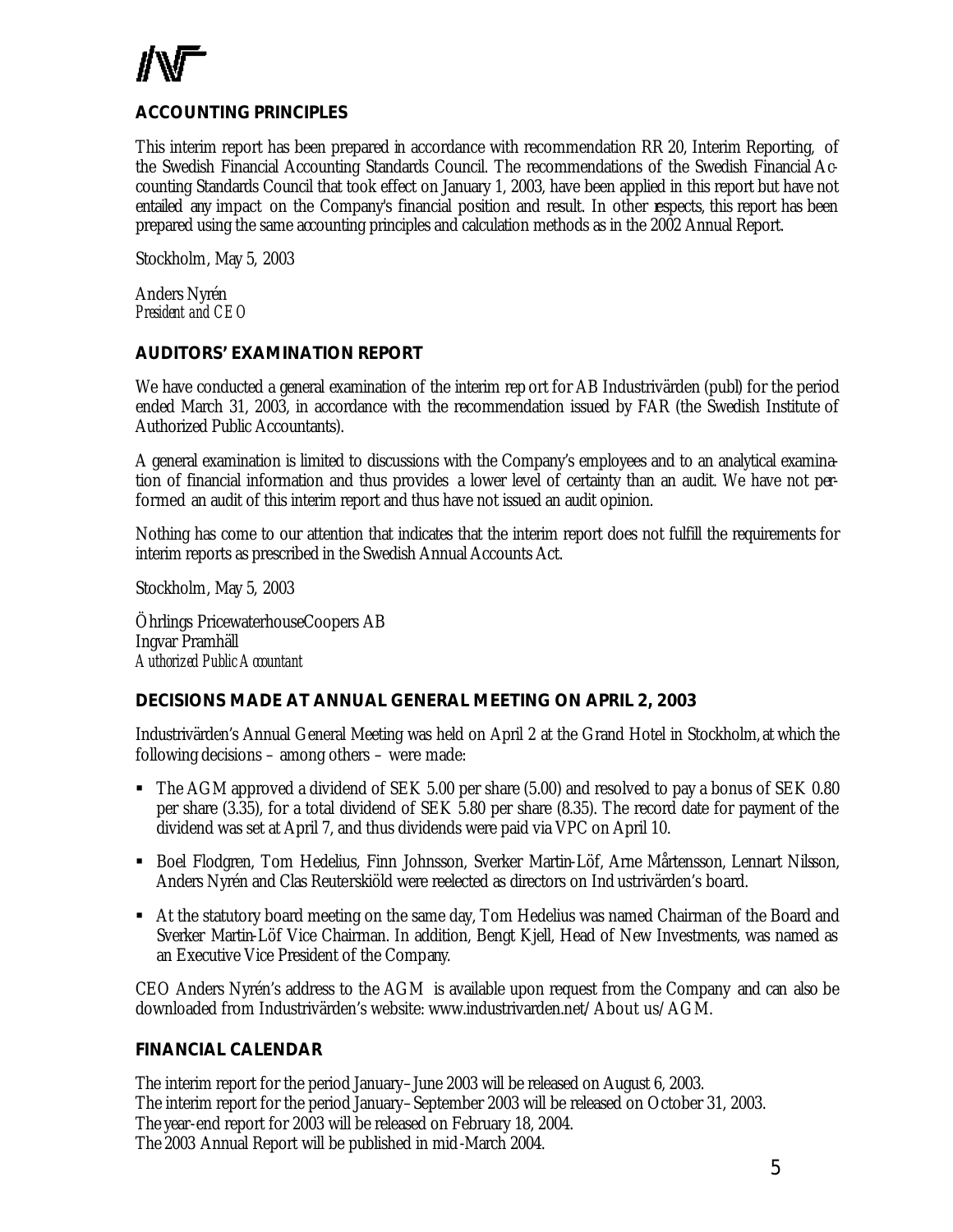# **Industrivärden Consolidated Income Statement**

| SEK M                                                 | 2003<br>Jan.-Mar. | 2002<br>Jan.-Mar. | 2002<br>Jan.-Dec. |
|-------------------------------------------------------|-------------------|-------------------|-------------------|
| PORTFOLIO MANAGEMENT                                  |                   |                   |                   |
| Dividend income from stocks                           | 3                 | 17                | 820               |
| Result of sales of stocks                             | 5                 | 125               | 3,750             |
| Other income and expenses                             | $-3$              | -5                | $-73$             |
| Earnings from portfolio management                    | 5                 | 137               | 4,497             |
| <b>OPERATING COMPANIES</b>                            |                   |                   |                   |
| Net sales                                             | 995               | 1,435             | 4,890             |
| Cost of goods sold                                    | $-649$            | $-953$            | $-3,261$          |
| Development costs                                     | -9                | $-16$             | -46               |
| Selling costs                                         | $-215$            | $-268$            | $-936$            |
| Administrative costs                                  | -64               | $-113$            | $-347$            |
| Other operating income and expenses                   | 1                 | $\overline{2}$    | $\Omega$          |
| Earnings from operating companies                     | 59                | 87                | 300               |
| <b>Management costs</b>                               | $-22$             | $-24$             | -85               |
| <b>Operating earnings</b>                             | 42                | 200               | 4,712             |
| Interest income                                       | 19                | 6                 | 75                |
| Interest expenses                                     | $-59$             | $-82$             | $-289$            |
| Other financial items                                 | $\overline{2}$    | $-20$             | $-22$             |
| Earnings after financial items                        | 4                 | 104               | 4,476             |
| Tax on earnings for the period                        | $-20$             | $-24$             | $-111$            |
| Minority share in earnings for the period             | 0                 | 0                 | $\Omega$          |
| Net earnings for the period                           | $-16$             | 80                | 4,365             |
| Costs for depreciation included in operating earnings | 34                | 39                | 150               |
| Net earnings per share, SEK <sup>3</sup>              | $-0.08$           | 0.42              | 22.60             |
|                                                       |                   |                   |                   |

 3 Earnings after tax divided by 193,135,612 shares.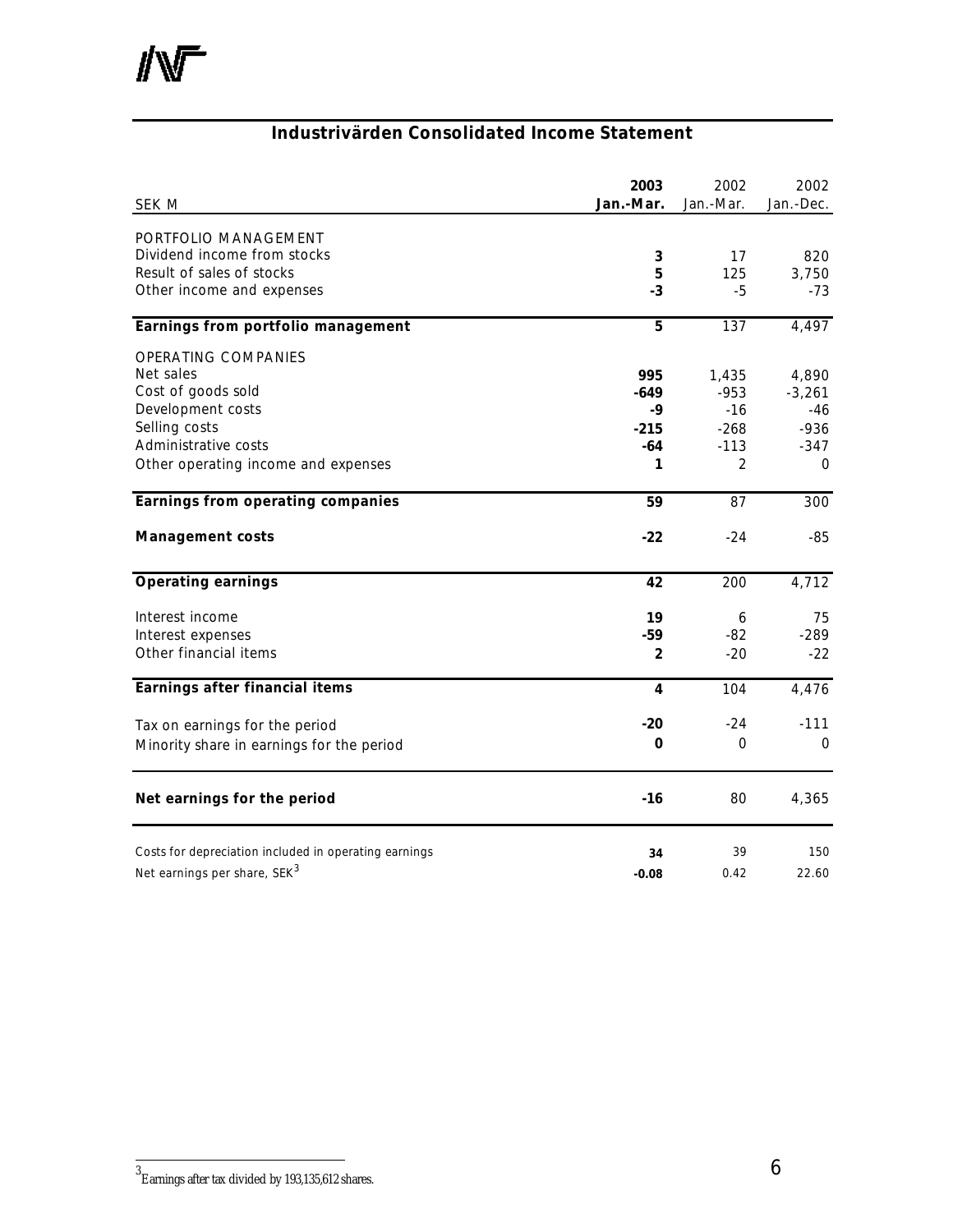# **Breakdown by Business Unit**

#### **Net sales**

| SEK M                      | 2003<br>Jan.-Mar. | 2002<br>Jan.-Mar. | 2002<br>Jan.-Dec. |
|----------------------------|-------------------|-------------------|-------------------|
| Indutrade                  | 745               | 744               | 3,078             |
| Isaberg Rapid              | 250               | 224               | 848               |
| Besam (sold holding) $4$   |                   | 466               | 963               |
| Other, net                 | 0                 |                   |                   |
| Total, operating companies | 995               | 1,435             | 4,890             |

# **Earnings after financial items**

|                                   | 2003      | 2002      | 2002      |
|-----------------------------------|-----------|-----------|-----------|
| SEK M                             | Jan.-Mar. | Jan.-Mar. | Jan.-Dec. |
| Portfolio management <sup>5</sup> | $-53$     | 17        | 4,185     |
| Indutrade                         | 32        | 36        | 181       |
| Isaberg Rapid                     | 24        | 0         | 32        |
| Besam (sold holding) <sup>4</sup> |           | 31        | 50        |
| Other, net                        | 1         | 20        | 28        |
| Total, operating companies        | 57        | 87        | 291       |
| Group                             | 4         | 104       | 4,476     |

l

 $^4$ Besam which was sold on June 30, 2002, is included in the consolidated income statement through the first half of 2002.

<sup>5</sup> Parent company and other portfolio management companies.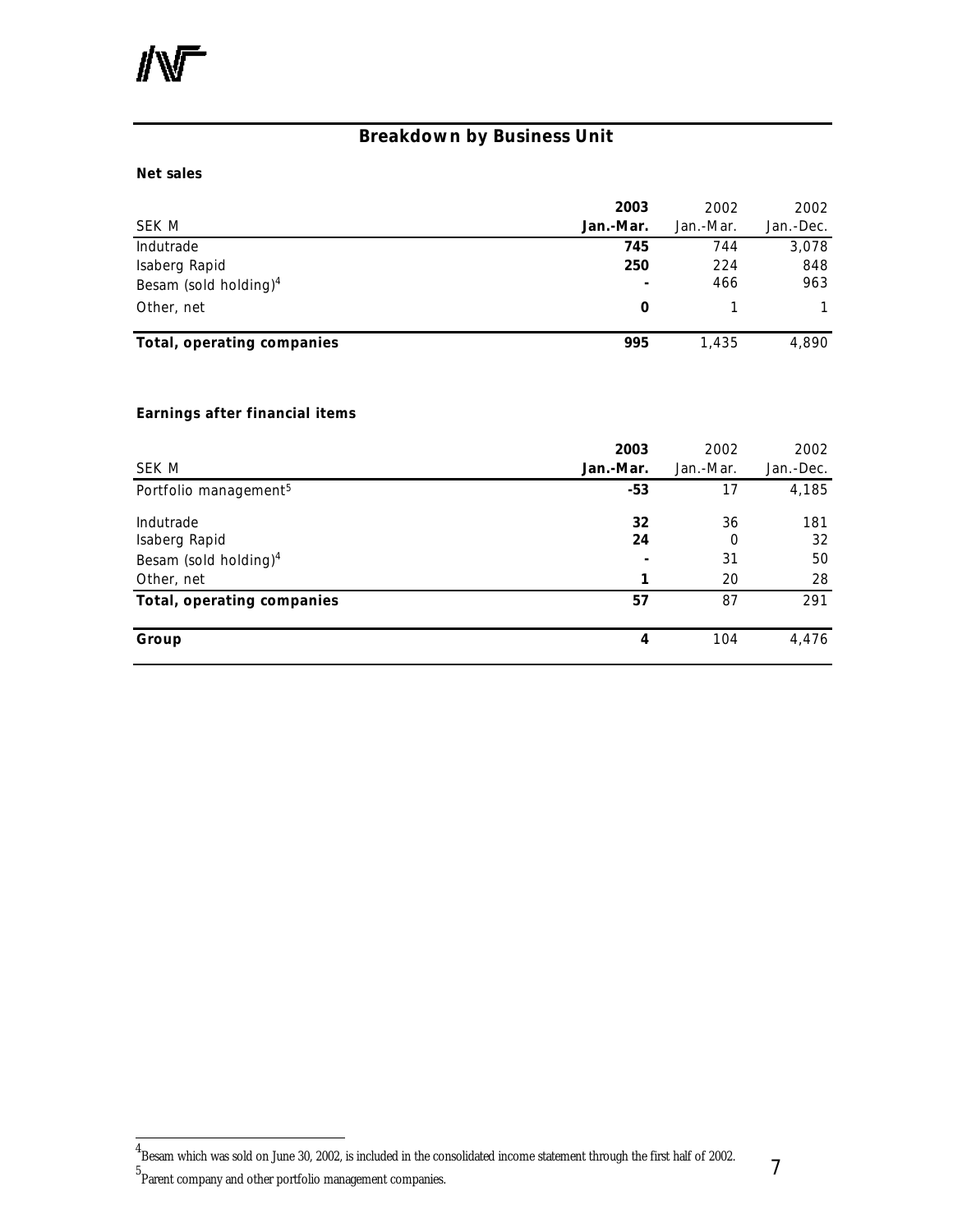小厂

# **Industrivärden Consolidated Balance Sheet**

| SEK M                                      | Mar. 31<br>2003 | Mar. 31<br>2002 | Dec. 31<br>2002 |
|--------------------------------------------|-----------------|-----------------|-----------------|
|                                            |                 |                 |                 |
| Intangible assets                          | 225             | 251             | 226             |
| Tangible assets                            | 541             | 700             | 561             |
| Shares and participations                  | 18,345          | 17,395          | 17,775          |
| Other financial assets                     | 25              | 146             | 30              |
| Inventories                                | 770             | 979             | 737             |
| Accounts receivable, trade                 | 679             | 1,151           | 585             |
| Other current assets                       | 126             | 212             | 134             |
| Cash and cash equivalents                  | 1,478           | 701             | 2,127           |
| Total assets                               | 22,189          | 21,535          | 22,175          |
| Shareholders' equity                       | 16,621          | 13,826          | 16,639          |
| Minority shares                            |                 |                 |                 |
| Provisions                                 | 231             | 353             | 239             |
| Long-term liabilities, noninterest-bearing | 9               | 12              | 9               |
| Long-term liabilities, interest-bearing    | 2,800           | 3,620           | 2,547           |
| Current liabilities, noninterest-bearing   | 1,065           | 1,331           | 932             |
| Current liabilities, interest-bearing      |                 |                 |                 |
|                                            | 1,462           | 2,392           | 1,808           |
| Total shareholders' equity and liabilities | 22,189          | 21,535          | 22,175          |

| Change in shareholders' equity                    |         |            | Unrestricted  | Total share- |
|---------------------------------------------------|---------|------------|---------------|--------------|
|                                                   | Capital | Restricted | shareholders' | holders'     |
| SEK M                                             | stock   | reserves   | equity        | equity       |
| Opening shareholders' equity according to adopted |         |            |               |              |
| balance sheet as per December 31, 2002            | 966     | 1.265      | 14,408        | 16,639       |
| Transfers between unrestricted and                |         |            |               |              |
| restricted shareholders' equity                   |         | $-3$       | 3             |              |
| <b>Translation differences</b>                    |         | 0          | $-2$          | $-2$         |
| Net earnings for the period                       |         |            | $-16$         | $-16$        |
| March 31, 2003                                    | 966     | 1,262      | 14,393        | 16,621       |
| Opening shareholders' equity according to adopted |         |            |               |              |
| balance sheet as per December 31, 2001            | 871     | 967        | 11,517        | 13,355       |
| <b>Conversion of CPNs</b>                         | 95      | 303        |               | 398          |
| Transfers between unrestricted and                |         |            |               |              |
| restricted shareholders' equity                   |         | 5          | $-5$          |              |
| <b>Translation differences</b>                    |         | -5         | $-2$          | $-7$         |
| Net earnings for the period                       |         |            | 80            | 80           |
| March 31, 2002                                    | 966     | 1,270      | 11,590        | 13,826       |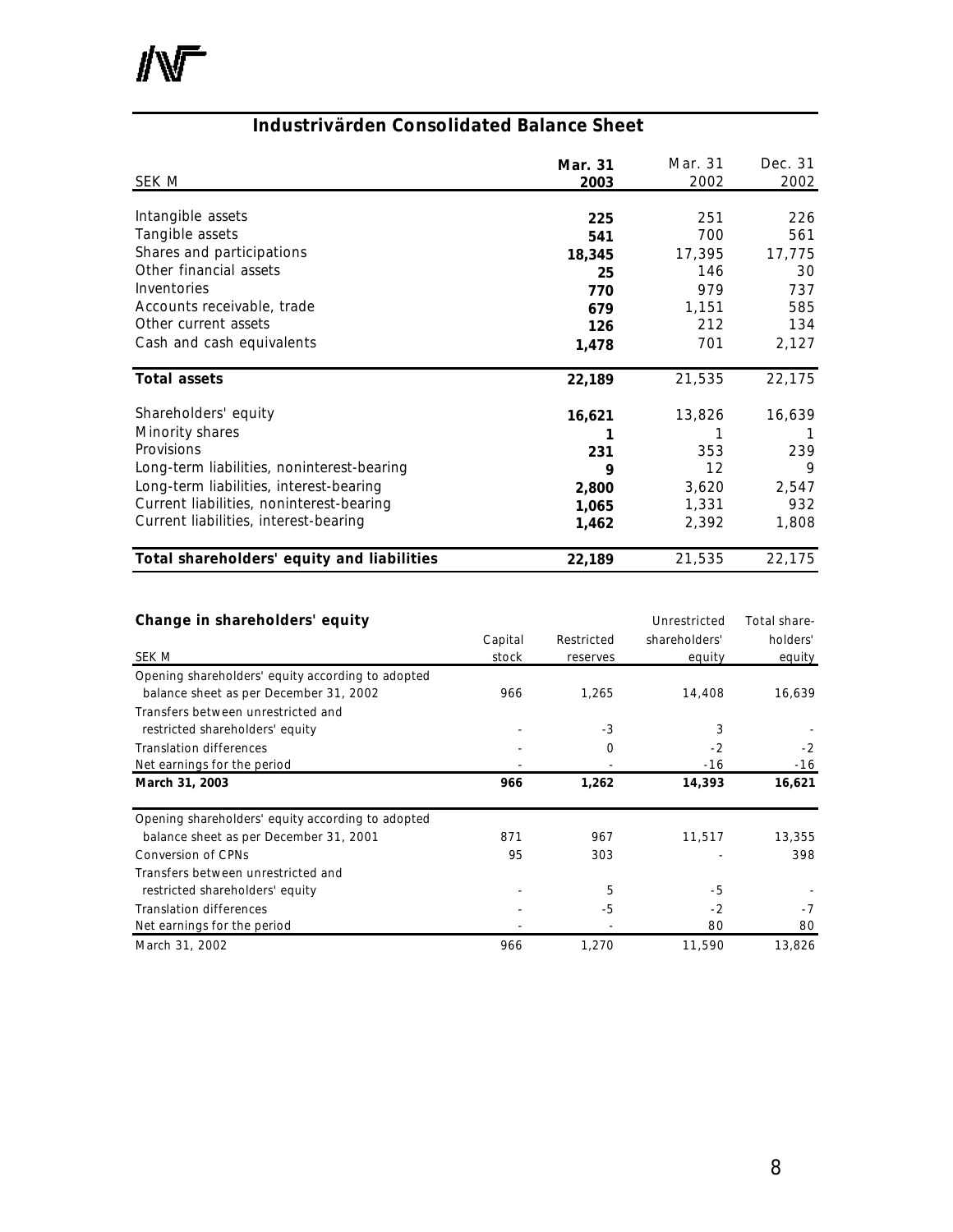# **Industrivärden Consolidated Statement of Cash Flows**

|                                                       |         |           | 2003<br>Jan.-Mar. | 2002<br>Jan.-Mar.   | 2002<br>Jan.-Dec. |
|-------------------------------------------------------|---------|-----------|-------------------|---------------------|-------------------|
| SEK M<br><b>OPERATING ACTIVITIES</b>                  |         |           |                   |                     |                   |
| Portfolio management                                  |         |           |                   |                     |                   |
| Dividend income from stocks                           |         |           | 3                 | 17                  | 820               |
| Tax received                                          |         |           |                   |                     | 14                |
| Cash flow from changes in working capital             |         |           | 73                | -5                  | $-27$             |
| Operating cash flow from portfolio management         |         |           | 76                | 12                  | 807               |
| Operating companies                                   |         |           |                   |                     |                   |
| Earnings from operating companies                     |         |           | 59                | 87                  | 300               |
| Adjustment of non-cash items:                         |         |           |                   |                     |                   |
| Depreciation                                          |         |           | 34                | 39                  | 150               |
| Other non-cash items                                  |         |           | 1                 | -6                  | 3                 |
| Tax paid                                              |         |           | -52               | $-80$               | $-115$            |
| Cash flow from changes in working capital             |         |           | $-75$             | 14                  | 13                |
| Operating cash flow from operating companies          |         |           | $-33$             | 54                  | 351               |
| Management costs paid                                 |         |           | $-20$             | $-37$               | -97               |
| Interest received                                     |         |           | 20                | 23                  | 87                |
| Interest paid                                         |         |           | -76               | -86                 | $-314$            |
| Other financial items                                 |         |           | -3                | -25                 | -9                |
| NET CASH FLOW FROM OPERATING ACTIVITIES               |         |           | $-36$             | $-59$               | 825               |
| <b>INVESTING ACTIVITIES</b>                           |         |           |                   |                     |                   |
| Portfolio management                                  |         |           |                   |                     |                   |
| Net purchase/sale of listed stocks                    |         |           | $-513$            | 6<br>341            | 1,032             |
| Net purchase/sale of other stocks                     |         |           | -1                | $-21$               | 3,008             |
| Cash flow from investments in portfolio management    |         |           | $-514$            | 320                 | 4,040             |
| Operating companies                                   |         |           |                   |                     |                   |
| Net purchase/sale of stocks                           |         |           | -5                |                     | $-2$              |
| Net purchase/sale of other fixed assets               |         |           | -1                | -33                 | -113              |
| Cash flow from investments in operating companies     |         |           | -6                | $-33$               | $-115$            |
| NET CASH FLOW FROM INVESTING ACTIVITIES               |         |           | $-520$            | 287                 | 3,925             |
| <b>FINANCING ACTIVITIES</b>                           |         |           |                   |                     |                   |
| Loans raised and amortization of debt                 |         |           | -93               | $-554$              | $-2,034$          |
| Dividends and CPN interest paid out                   |         |           |                   |                     | $-1,620$          |
| <b>NET CASH FLOW FROM FINANCING ACTIVITIES</b>        |         |           | -93               | $-554$              | $-3,654$          |
| <b>NET CASH FLOW FOR THE PERIOD</b>                   |         |           | $-649$            | $-326$              | 1,096             |
| Cash and cash equivalents at beginning of year        |         |           | 2,127             | 1,034               | 1,034             |
| Exchange-rate difference in cash and cash equivalents |         |           | 0                 | $-7$                | $-3$              |
| CASH AND CASH EQUIVALENTS AT END OF PERIOD            |         |           | 1,478             | 701                 | 2,127             |
|                                                       |         |           |                   |                     |                   |
| Change in interest-bearing net debt                   | Mar. 31 |           | Change in         | Other               | Dec. 31           |
| <b>SEK M</b>                                          | 2003    | Cash flow | loans             | changes             | 2002              |
| Cash and cash equivalents                             | 1,478   | $-649$    | $\mathbf{r}$      | $\mathsf{O}\xspace$ | 2,127             |
| Long-term liabilities, interest-bearing               | 2,800   |           | 253               | ÷,                  | 2,547             |
| Current liabilities, interest-bearing                 | 1,462   |           | $-346$            |                     | 1,808             |
| Interest-bearing pension provisions                   | 150     |           |                   | 1                   | 149               |

**Interest-bearing net debt 2,934** 649 -93 1 2,377

Interest-bearing pension provisions

 6 Of which, Parent Company SEK 513 M and other portfolio management companies SEK 0 M.